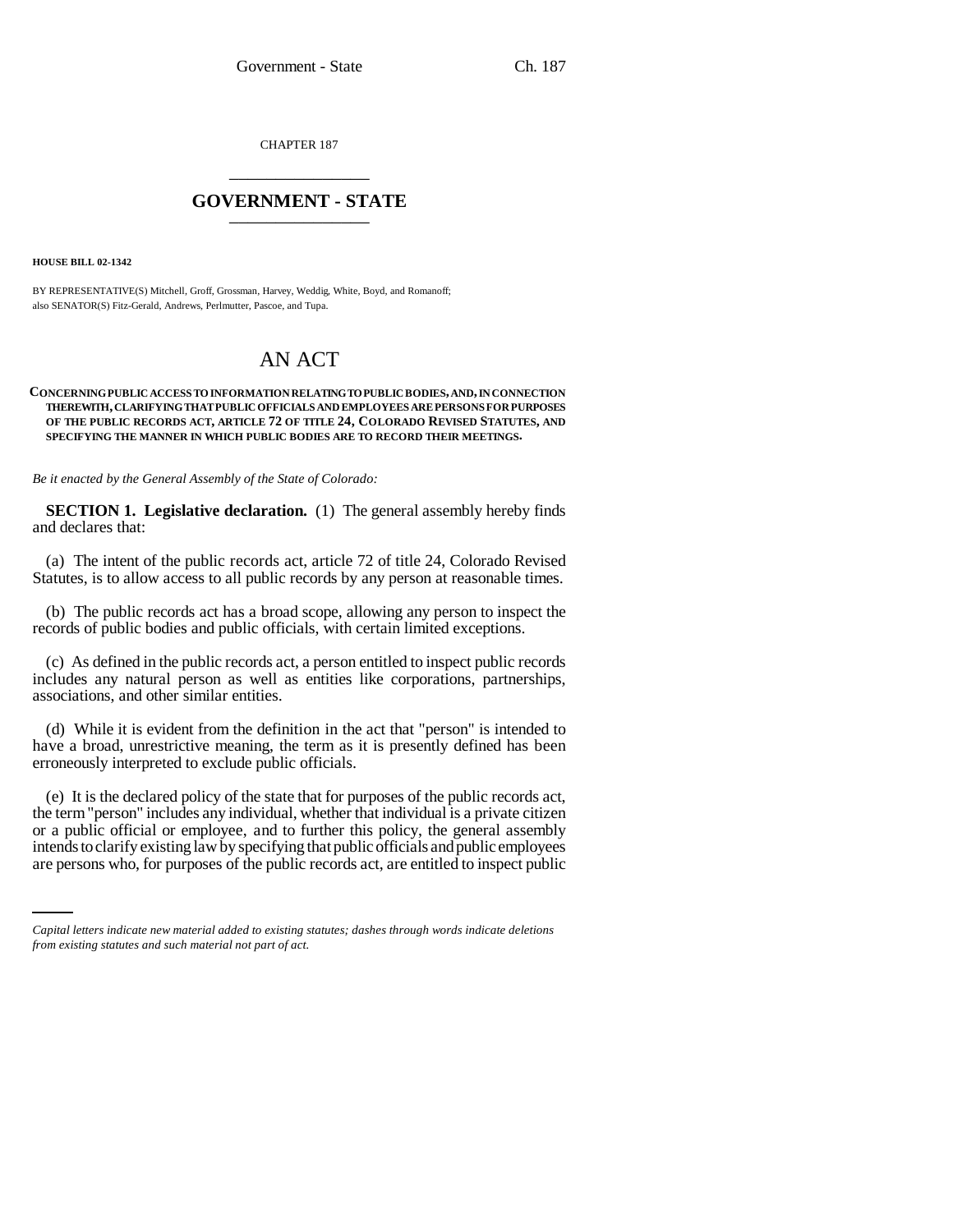records.

**SECTION 2.** 24-72-202 (3), Colorado Revised Statutes, is amended to read:

**24-72-202. Definitions.** As used in this part 2, unless the context otherwise requires:

(3) "Person" means and includes any natural person, INCLUDING ANY PUBLIC EMPLOYEE AND ANY ELECTED OR APPOINTED PUBLIC OFFICIAL ACTING IN AN OFFICIAL OR PERSONAL CAPACITY, AND ANY corporation, limited liability company, partnership, firm, or association.

**SECTION 3.** 24-6-402 (2) (d.5) (I) (A) and (2) (d.5) (II) (A), Colorado Revised Statutes, are amended to read:

**24-6-402. Meetings - open to public.** (2)  $(d.5)$  (I)  $(A)$  Discussions that occur in an executive session of a state public body shall be recorded in the same manner and media that the state public body uses to record the minutes of open meetings. IF A STATE PUBLIC BODY ELECTRONICALLY RECORDED THE MINUTES OF ITS OPEN MEETINGS ON OR AFTER AUGUST 8, 2001, THE STATE PUBLIC BODY SHALL CONTINUE TO ELECTRONICALLY RECORD THE MINUTES OF ITS OPEN MEETINGS THAT OCCUR ON OR AFTER AUGUST 8, 2001; EXCEPT THAT ELECTRONIC RECORDING SHALL NOT BE REQUIRED FOR TWO SUCCESSIVE MEETINGS OF THE STATE PUBLIC BODY WHILE THE REGULARLY USED ELECTRONIC EQUIPMENT IS INOPERABLE. A state public body may satisfy the recording requirements of this sub-subparagraph (A) by making any form of electronic recording of the discussions in an executive session of the state public body. Except as provided in sub-subparagraph (B) of this subparagraph (I), the record of an executive session shall reflect the specific citation to the provision in subsection (3) of this section that authorizes the state public body to meet in an executive session, the actual contents of the discussion during the session, and a signed statement from the chair of the executive session attesting that any written minutes substantially reflect the substance of the discussions during the executive session. For purposes of this sub-subparagraph (A), "actual contents of the discussion" shall not be construed to require the minutes of an executive session to contain a verbatim transcript of the discussion during said executive session. The provisions of this sub-subparagraph (A) shall not apply to discussions of individual students by a state public body pursuant to paragraph (b) of subsection (3) of this section.

(II) (A) Discussions that occur in an executive session of a local public body shall be recorded in the same manner and media that the local public body uses to record the minutes of open meetings. IF A LOCAL PUBLIC BODY ELECTRONICALLY RECORDED THE MINUTES OF ITS OPEN MEETINGS ON OR AFTER AUGUST 8, 2001, THE LOCAL PUBLIC BODY SHALL CONTINUE TO ELECTRONICALLY RECORD THE MINUTES OF ITS OPEN MEETINGS THAT OCCUR ON OR AFTER AUGUST 8, 2001; EXCEPT THAT ELECTRONIC RECORDING SHALL NOT BE REQUIRED FOR TWO SUCCESSIVE MEETINGS OF THE LOCAL PUBLIC BODY WHILE THE REGULARLY USED ELECTRONIC EQUIPMENT IS INOPERABLE. A local public body may satisfy the recording requirements of this sub-subparagraph (A) by making any form of electronic recording of the discussions in an executive session of the local public body. Except as provided in sub-subparagraph (B) of this subparagraph (II), the record of an executive session